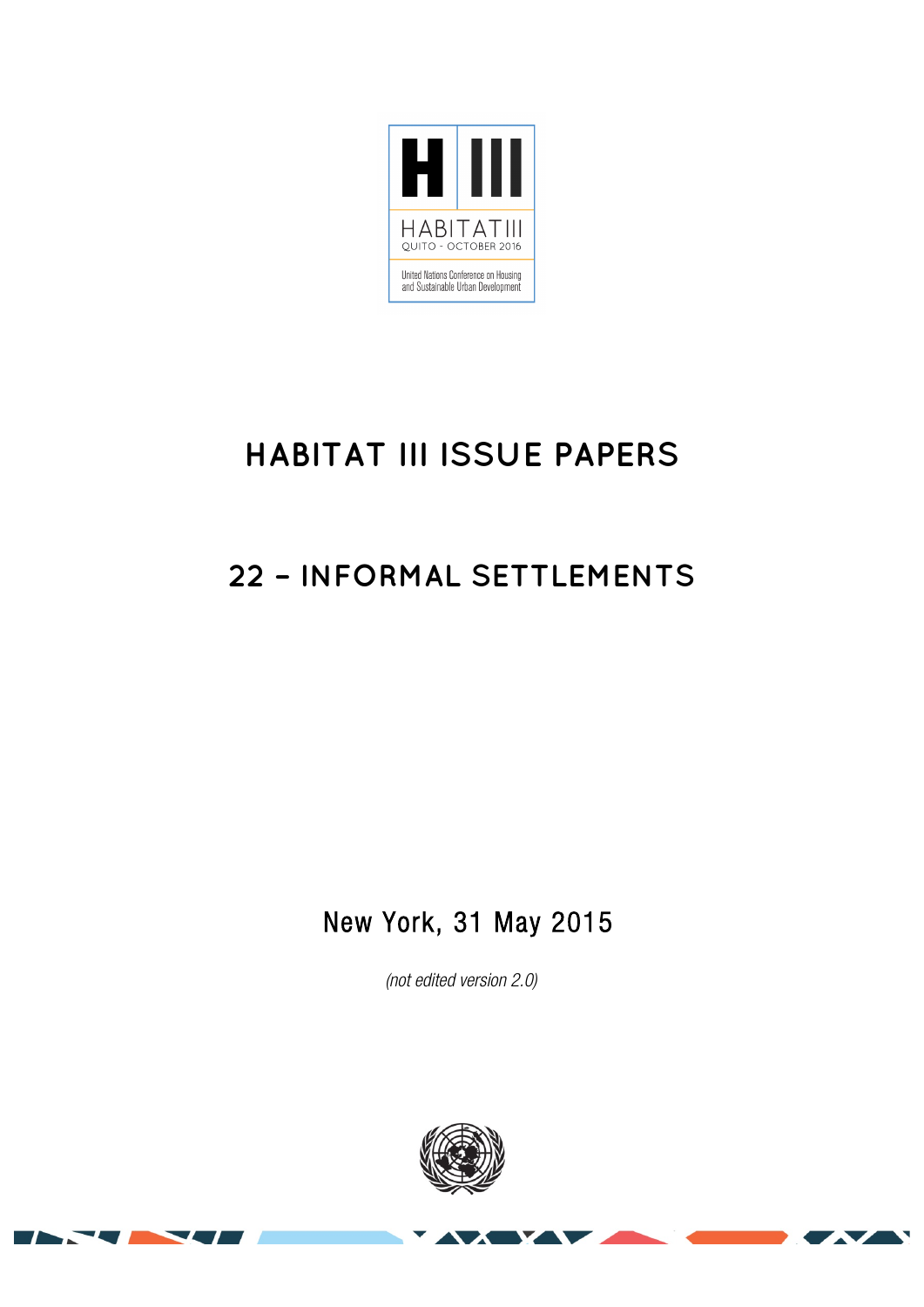

### ISSUE PAPER ON INFORMAL SETTLEMENTS

#### KEY WORDS

Urban poverty, slums, slum dwellers, vulnerable and marginalized groups, socio-spatial exclusion, governance, equity and equality, environmental justice, participatory planning, right to adequate housing, security of tenure, slum upgrading and prevention, inclusive finance, informal economy

#### MAIN CONCEPTS

Informal settlements – are residential areas where 1) inhabitants have no security of tenure vis-à-vis the land or dwellings they inhabit, with modalities ranging from squatting to informal rental housing, 2) the neighbourhoods usually lack, or are cut off from, basic services and city infrastructure and 3) the housing may not comply with current planning and building regulations, and is often situated in geographically and environmentally hazardous areas<sup>1</sup> In addition, informal settlements can be a form of real estate speculation for all income levels of urban residents, affluent and poor. Slums are the most deprived and excluded form of informal settlements characterized by poverty and large agglomerations of dilapidated housing often located in the most hazardous urban land. In addition to tenure insecurity, slum dwellers lack formal supply of basic infrastructure and services, public space and green areas, and are constantly exposed to eviction, disease and violence. $^{\text{2}}$ 

Socio-spatial exclusion – refers to the processes that contribute to the geographic marginalization of particular individuals and groups because of where they live and who they are. It is characterized by their inability to access or effectively use a whole range of facilities and resources which improve well-being and position people to take advantage of available opportunities. Particular groups and individuals often suffer a disproportionate 'disadvantage' because of their identity, which is physically represented in urban contexts by the presence of informal settlements.3

Environmental justice – refers to the dynamic relationship between poverty, ecosystem services and pollution that sees vulnerable and poor urban dwellers suffer disproportionately from environmental impacts. Environmental justice aims at curbing abuses of power in relation to natural resources and calls for the legal and social empowerment of the poor and new approaches to sustainability to secure future generations' quality of life. 4

 

<sup>&</sup>lt;sup>1</sup> Derived from UN-Habitat (2003), The Challenge of Slums; UN-Habitat (2013), The State of the World Cities Report 2012/13. Refer to Issue Paper No. 9 on Land for 'security of tenure' definition.

<sup>&</sup>lt;sup>2</sup> World Bank (2008), Approaches to urban slums; UN-Habitat (2015), Streets as tools for urban transformation in slums: Cities Alliance (2010), Building Cities; Cities Alliance, World Bank and UN-Habitat (2002), Cities without Slums.

<sup>&</sup>lt;sup>3</sup> Fincher, R. and Iveson, K. (2008), Planning and Diversity in the City; Vicki-Ann Ware, Hellene Gronda and Laura Vitis (2010), AHURI Research Synthesis Service: Addressing locational disadvantage effectively; Mitlin, D. and Satterthwaite, D. (2013), Urban Poverty in the Global South.

<sup>&</sup>lt;sup>4</sup> United Nations Development Programme (2014), Environmental Justice.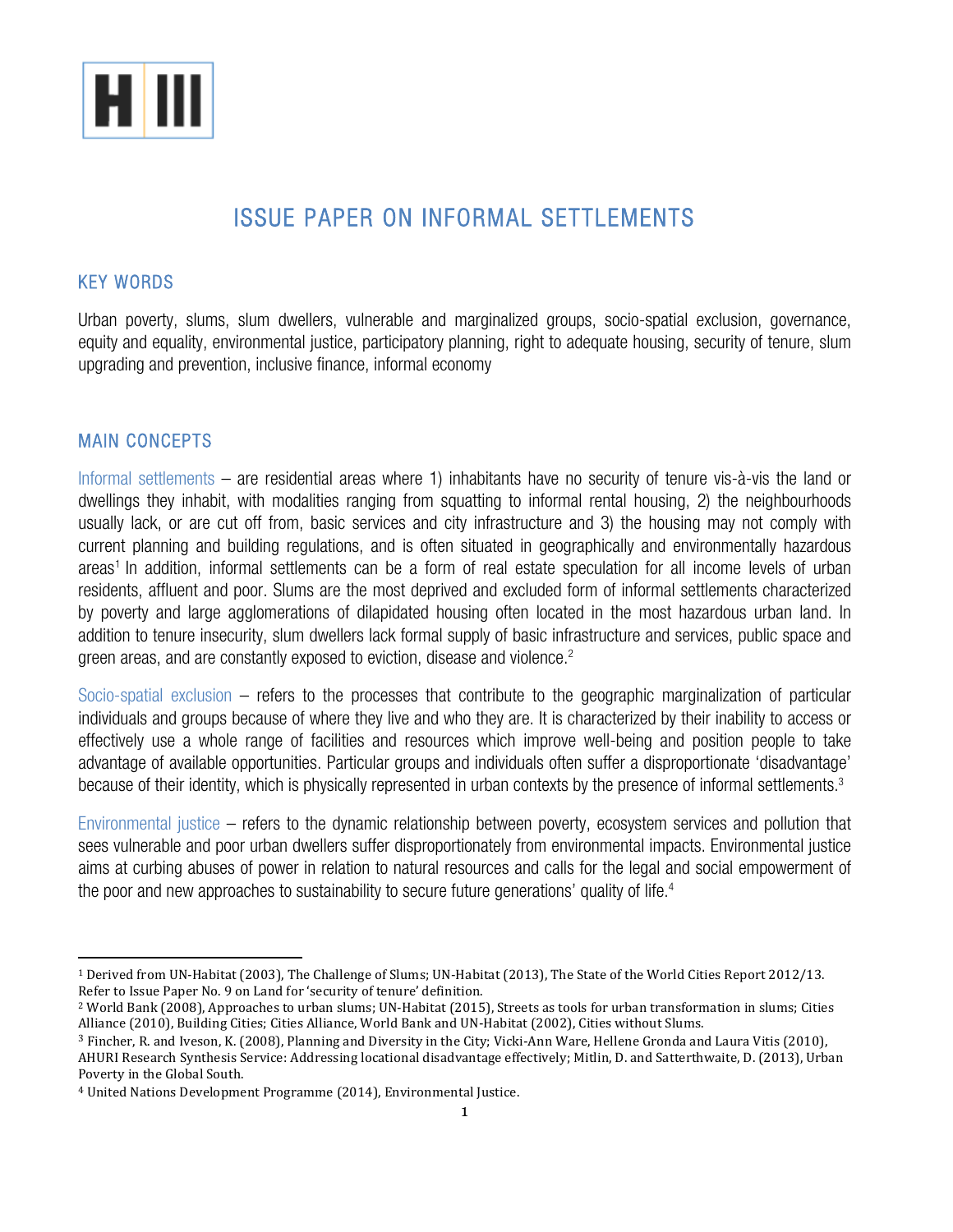

Participatory slum upgrading – is a methodological approach that aims to address urban development imbalances represented by slum dwellers' living. It engages and puts all key urban stakeholders – all levels of government, community representatives, civil society, non-government organizations, academia, private sector and, especially, slum dwellers – at the heart of the process to improve slums' living standards. This multi-stakeholder platform is considered more likely to promote the necessary partnerships, governance arrangements, institutional structures and financing options which result in inclusive planning and sustainable outcomes. Slum dwellers, in particular, have important knowledge, skills and capacity to contribute, direct and own the upgrading process, and an inclusive approach towards the improvement of their living conditions brings fundamental socio-cultural changes towards a rights-based society.5

#### FIGURES AND KEY FACTS

- Informal settlements, slums and other poor residential neighbourhoods are a global urban phenomenon. <sup>6</sup> They exist in urban contexts all over the world, in various forms and typologies, dimensions, locations and by a range of names (squatter settlements, favelas, poblaciones, shacks, barrios bajos, bidonvilles). While urban informality is more present in cities of the global south, housing informality and substandard living conditions can also be found in developed countries.

- Informal settlements and slums are caused by a range of interrelated factors, including population growth and rural-urban migration, lack of affordable housing for the urban poor, weak governance (particularly in the areas of policy, planning, land and urban management resulting in land speculation and grabbing), economic vulnerability and underpaid work, discrimination and marginalization, and displacement caused by conflict, natural disasters and climate change.<sup>7</sup>

- Compared to other urban dwellers, people living in informal settlements, particularly in slums, suffer more spatial, social and economic exclusion from the benefits and opportunities of the broader urban environment. They experience constant discrimination and an extreme disadvantage characterized by geographical marginalization, basic service deficits, poor governance frameworks, limited access to land and property, precarious livelihoods and, due to informal settlements' location, high vulnerability to the adverse impacts of poor and exposed environments, climate change and natural disasters.

- In what refers in particular to slum dwellers, since 2003 UN Member States have agreed to define a slum household as a group of individuals living under the same roof lacking one or more of the following five conditions: 1) access to improved water, 2) access to improved sanitation facilities, 3) sufficient living area – not overcrowded, 4) structural quality/durability of dwellings, and 5) security of tenure. These '5 Deprivations' affect the lives of slum dwellers and, since their agreement, have enabled the measuring and tracking of slum demographics <sup>8</sup> though a significant data gap exists in relation to the more broadly defined informal settlements.

<sup>&</sup>lt;sup>5</sup> UN-Habitat (2014), Participatory Slum Upgrading Programme, PSUP.

 $6$  UN-Habitat (2009, 2011, 2013), The State of the World's Cities Report; World Bank (2006), Dimensions of urban poverty in Europe and the Central Asia Region; UN-Habitat (2010), Informal Urban Development in Europe.

 $7$  UN-Habitat (2009, 2011, 2013), The State of the World's Cities Report.

<sup>&</sup>lt;sup>8</sup> UN-Habitat (2003), Slums of the World.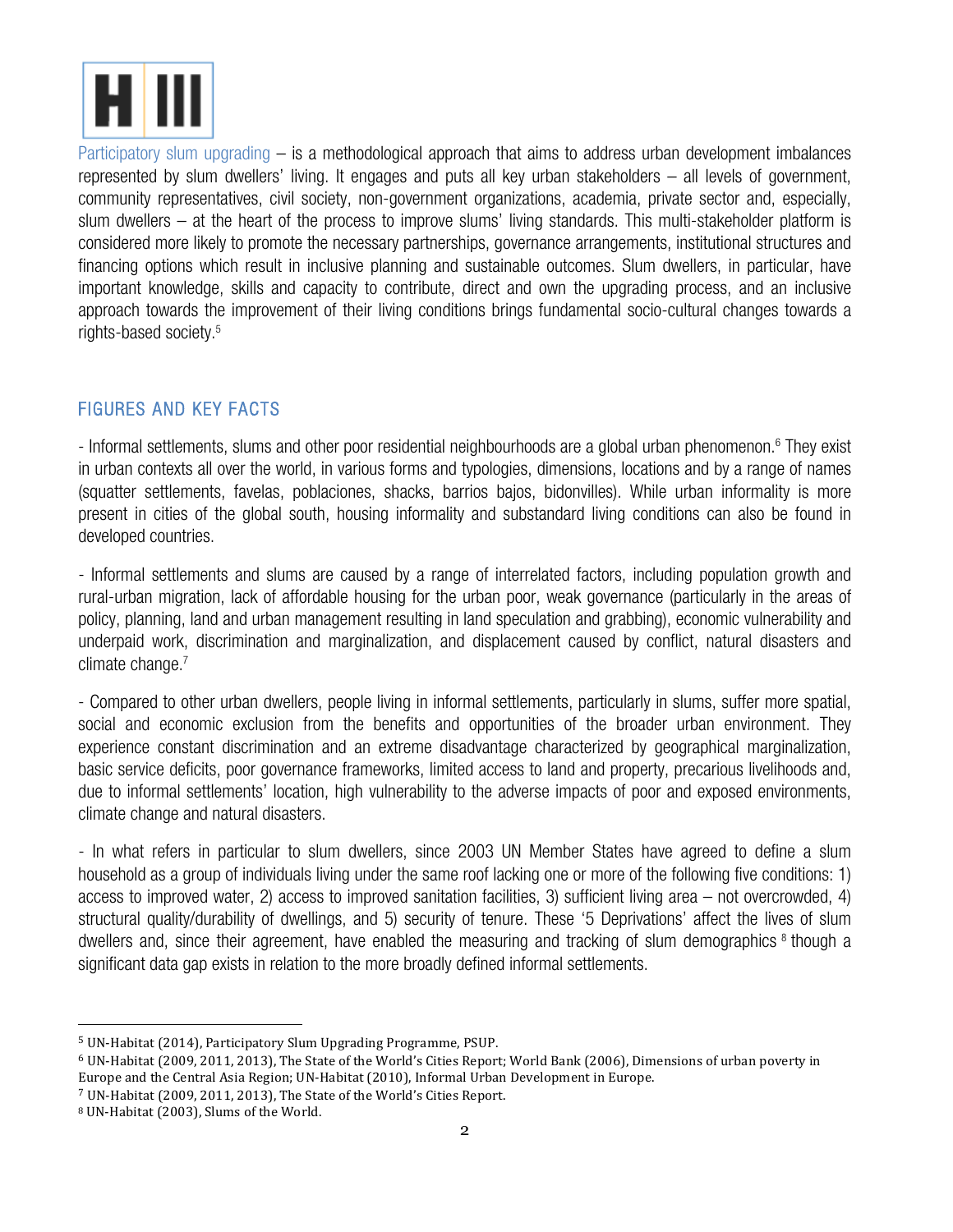

- Over the past 10 years, the proportion of the developing countries' urban population living in slums has declined from 39% (2000) to 32% (2010).<sup>9</sup> In fact, UN MDG reports estimate that between 2000 and 2010, a total 227 million urban slum dwellers in developing countries experienced significant improvements in their living conditions, thus implying that Target 11 of Millennium Development Goal 7 has been exceeded by double. 10

- Policy and programmatic responses by national and municipal governments, international development partners and non-governmental and community based organizations have also improved slum dwellers' living conditions. For example, the enactment of progressive and implementable urban development, affordable housing, slum upgrading and land policies has provided important impetus for programmatic responses such as direct infrastructure provision, pro-poor financing options and innovative partnerships for affordable housing solutions, informal settlements regularization and slum upgrading programmes.

- Despite these gains, however, around one quarter of the world's urban population continues to live in slums. Since 1990, 213 million slum dwellers have been added to the global population.<sup>11</sup>

- Over 90% of urban growth is occurring in the developing world and an estimated 70 million new residents are added to urban areas of developing countries each year. Over the next two decades, the urban population of the world's two poorest regions — South Asia and Sub-Saharan Africa — is expected to double, <sup>12</sup> suggesting that the absolute numbers of informal settlement and slum dwellers in these regions will dramatically grow.13

- In Africa, over half of the urban population (61.7%) lives in slums and by 2050, Africa's urban dwellers are projected to have increased from 400 million to 1.2 billion.14

- In Asia, home to half of the urban population of the world, 30% of the urban population resides in slums. However, Asia was at the forefront of successful efforts to reach the MDG Target 11 Goal 7, with governments improving the lives of an estimated 172 million slum-dwellers. 15

- In the Latin America and Caribbean region, where regularization of informal housing has historically contributed to providing housing solutions, informal settlements continue to be a significant feature of urban areas with at least 24% of the region's urban population still residing in slums, in spite of a 9% decrease in recent years.<sup>16</sup>

- In the Arab region, the proportion of sub-standard housing varies from country to country. In some countries, informal settlement and slum dwellings form isolated, marginalized pockets, while in others from 67 to 94% of urban residents live under one or more housing deprivations. In some Gulf countries, for instance, housing conditions of low-income migrant workers are often very poor compared to the rest of the urban population. 17

- Urban areas of developed regions are not immune to urban disparities among the living conditions of their citizens. Europe, for example, has experienced a rise of urban dwellers who cannot afford to pay rent, with housing costs

<sup>&</sup>lt;sup>9</sup> UN-Habitat (2011), The State of the World's Cities Report 2010/11.

<sup>&</sup>lt;sup>10</sup> Ibid. MDG Target 7d is 'to achieve a significant improvement in the lives of at least 100 million slum dwellers'.

 $11$  UN-Habitat (2013), Streets as Public Spaces and Drivers of Urban Prosperity.

<sup>&</sup>lt;sup>12</sup> World Bank (2008), Urban Poverty, World Bank Urban Papers, 2008.

<sup>13</sup> UN-Habitat (2014), Slums and Cities Prosperity Index (CPI).

<sup>&</sup>lt;sup>14</sup> UN-Habitat (2013), The State of the World Cities Report 2012/13.

<sup>15</sup> Ibid. <sup>16</sup> Ibid.

<sup>&</sup>lt;sup>17</sup> UN-Habitat (2012), The State of Arab Cities Report 2012.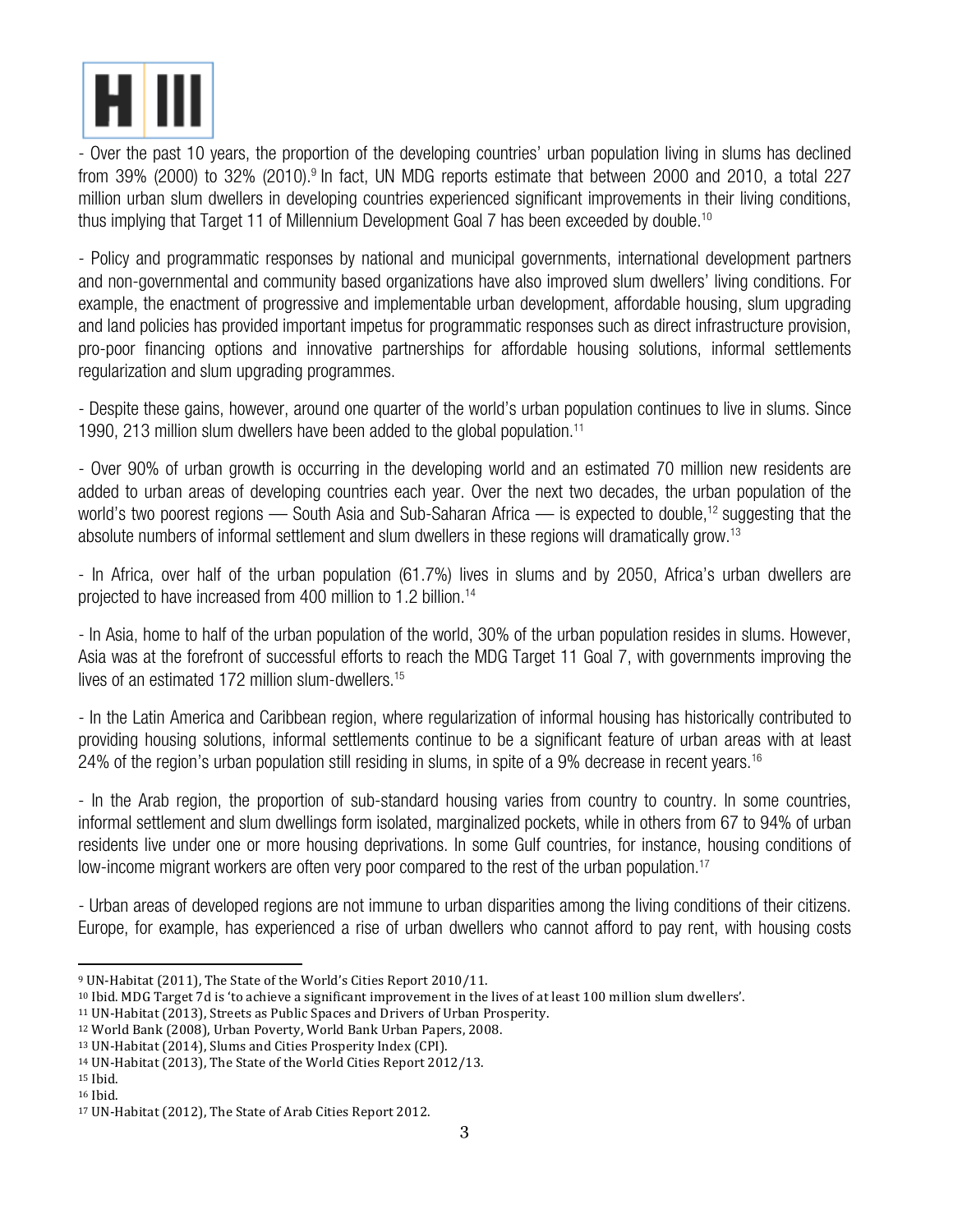

rising particularly rapidly in the more prosperous large cities. This is especially the case for the Southern and Eastern parts of the region, while Western European countries are said to have more than 6% of their urban dwellers living in extremely precarious conditions. Trends in other developed regions (North America, Australia and New Zealand) suggest that there are significant proportions of people who could be classified as living in contextually poor neighbourhoods. 18

- The capacity of new slum dwellers to move out of these degraded environments remains limited. For example, of the 10 million more people added to the urban population of Sub-Saharan Africa each year, two-thirds (7 million) live in informal settlements or slums and only 2 million can expect to move out from there.<sup>19</sup>

- There is a relationship between the growth of informal settlement and slums and the lack of adequate housing and land. While private sector investment in housing has been steady over the years, this investment has not translated into pro-poor, affordable housing. Some studies suggest that the affordable housing gap now stands at \$650 billion a year and is expected to grow. 20

- At the household level, the 'five deprivations' continue to reflect the harsh living conditions of slums dwellers. For example, most slum dwellers still have no security of tenure and live under the constant threat of eviction,<sup>21</sup> while their dwellings are continuously considered highly precarious, with almost three quarters of them in this condition in Sub-Saharan Africa.<sup>22</sup> Sanitation is limited, like in Kenya's larger slum Kibera, in Nairobi, where open sewer lines empty effluent in front of people's houses and there are only 1,000 public toilets to serve the entire slum population of more than 180,000 people. 23

- The conditions in slums are a risk to inhabitants' health and make them more vulnerable to communicable disease outbreaks, and this has dramatic effects in slum dwellers' life expectancy. While the poorest 20% in cities struggles to reach 55 years of age, the richest 40% goes well beyond 70 years. Similarly, among the poorest 20% of the world's urban dwellers, the under-five mortality rate more than doubles that of the wealthier urban quintiles.<sup>24</sup>

- Slums affect the prosperity of cities and their sustainability. While on the one hand these areas are acknowledged as providing much-needed mixed land use to cities and as having an active informal economy<sup>25</sup> that, in many countries, provides the majority of jobs, on the other hand, these informal jobs are unskilled, very-low-paid, and insecure livelihood options, part of a 'subsistence economy' that allows inhabitants to survive but not to progress sufficiently to change their living conditions nor to realize the full potential contribution to urban productivity. Urban

 

<sup>&</sup>lt;sup>18</sup> Economic Commission for Europe (2008), Committee for Housing and Land Management - In Search for Sustainable Solutions for Informal Settlements in the ECE Region; UN-Habitat (2013), The State of European Cities in Transition 2013; UN-Habitat (2008), The State of the World's Cities 2008/09. UNECE report on informal housing. http://www.unece.org/index.php?id=11099 and http://www.unece.org/index.php?id=38779

<sup>&</sup>lt;sup>19</sup> UN-Habitat (2011), The State of the World's Cities Report 2010/11.

 $20$  McKinsey Global Institute (2014), A blueprint for addressing the global affordable housing challenge.

<sup>&</sup>lt;sup>21</sup> UN-Habitat (2011). The State of the World's Cities Report 2010/11.<br><sup>22</sup> Participatory Slum Upgrading Programme (2011), Phase 2 Country Outputs, www.mypsup.org.

<sup>&</sup>lt;sup>23</sup> Nairobi City Council (IRIN, 2013).

<sup>&</sup>lt;sup>24</sup> World Health Organization (2010), Urban HEART.

<sup>&</sup>lt;sup>25</sup> UN-Habitat (2008). The State of the World's Cities 2008/09; J. Herrera and others (2012), Informal Sector and Informal Employment, Women in Informal Employment (WIEGO).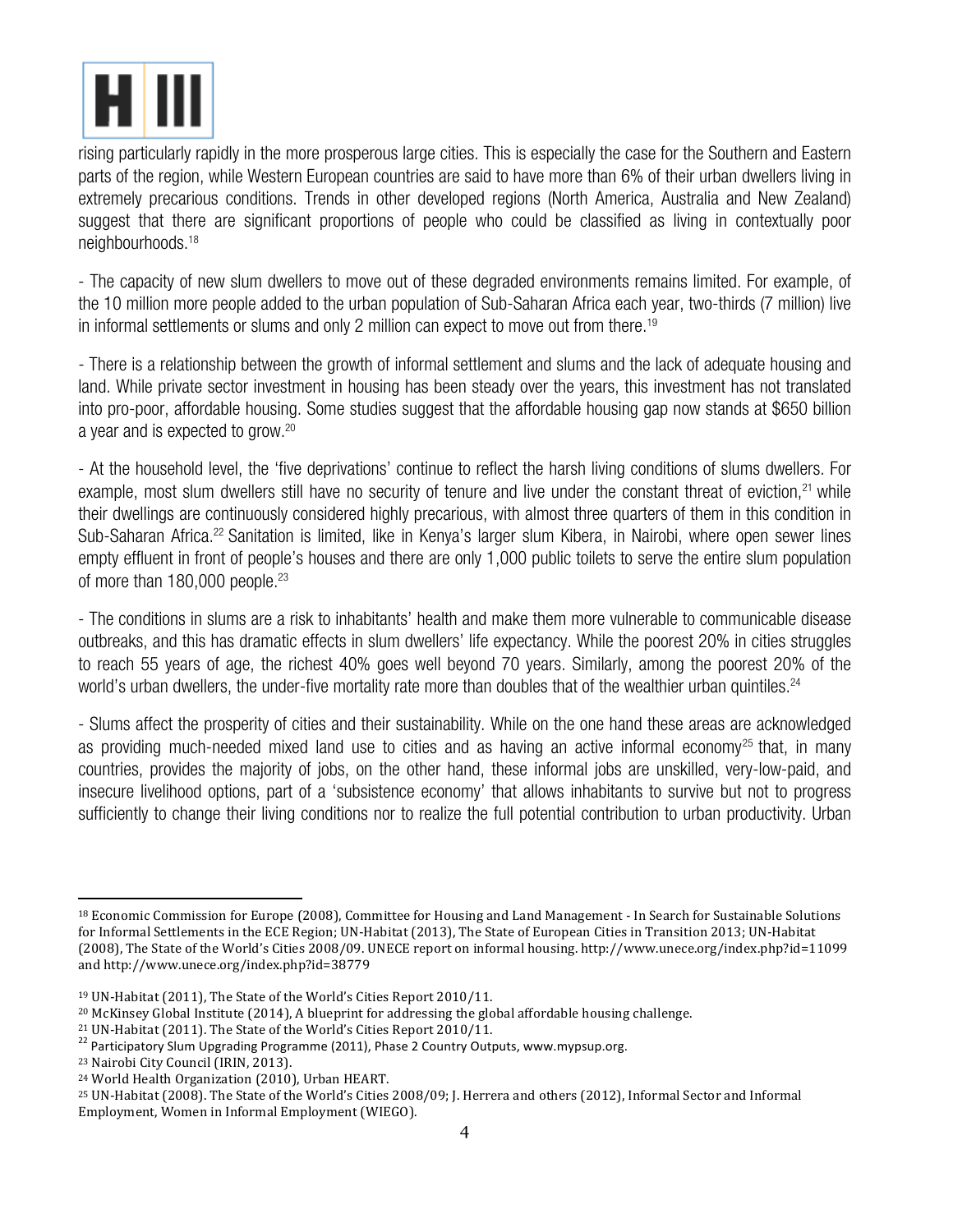

areas with a high incidence of slums pay a real economic, environmental and social 'cost' represented by a 'lopsided prosperity'. 26

#### ISSUE SUMMARY

- Although some governments acknowledge the existence of slums and informal settlements, many do not. This lack of recognition and subsequent response directly undermines city-wide sustainable development and prosperity to the detriment of millions of urban dwellers, and also results in forced evictions.

- Informal settlements and slums continue to be spatially disengaged from broader urban systems and remain excluded from mainstream urban opportunities, their nature yet to be further understood despite evidence suggesting an inextricable link between location and the persistence of intergenerational poverty and economic inequality. 27

- While research shows a link between access to land, supply of affordable housing and the prevalence of informal settlements and slums, the stock of affordable housing worldwide is declining. <sup>28</sup> Furthermore, governments are increasingly disengaging from a direct role in the provision of affordable housing, posing major implications for the urban poor as the housing sector is susceptible to speculative forces that tend to end up benefiting more affluent urban residents.

- Funding for large scale affordable housing and for expanding housing finance options for the urban poor has remained limited. Either private sector interests prevail or the financing arrangements do not meet the housing demand. There is often an absence of functioning municipal taxation systems and effective financial tools which capture land-value increases. Community-based finance options are also weak and disconnected from main stream financial institutions, despite the critical role they play for poor urban dwellers to engage in savings and loans.

- Accurate, localized, standardized and available qualitative and quantitative data on informal settlement and slums and associated learning platforms remain limited. Data is often ad hoc and not connected to robust city-wide monitoring and evaluation processes so the dimensions of inhabitants' lives remain unknown to policy and planning responses. The absence of local, national and global learning platforms also limits effective knowledge and capacity building of urban stakeholders. 29

- Integrated development policies at both the national and local levels, especially linking urban planning, financing and legal components related to informal settlements and slums, are not prioritized and 'no forced eviction' policies still need to be institutionalized. Policies, legislation and regulations therefore continue to have major exclusionary effects on marginalized groups.

- Efforts to improve land management practice and adopt different conceptions of tenure security remain limited despite being acknowledged as fundamental to adequate housing provision and the eradication of poverty. Periurban areas are a particular governance challenge as they often fall outside formal 'city/town' boundaries.

<sup>&</sup>lt;sup>26</sup> UN-Habitat (2013), The State of the World Cities Report 2012/13. UN-Habitat (2015), El Estado de las Ciudades Colombianas. <sup>27</sup> UN-Habitat (2015), The Global Activities Report 2015.

<sup>&</sup>lt;sup>28</sup> Refer to Issue Paper No. 20 on Housing.

<sup>&</sup>lt;sup>29</sup> Patel, S., Baptist, C. and d'Cruz, C. (2012), Knowledge is power, *Environment and Urbanization*, 24(1).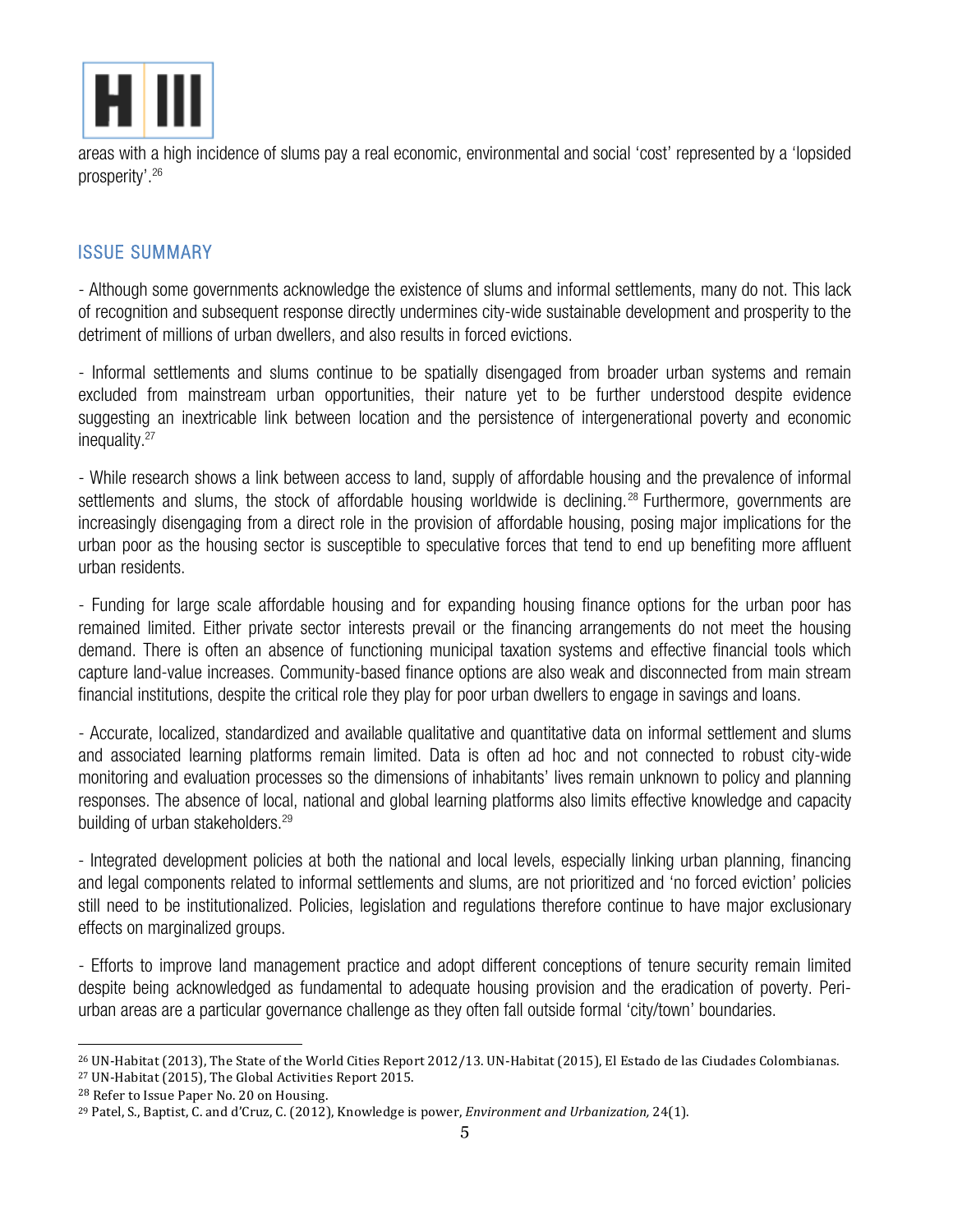

- The lack of government response to and support for livelihoods in slums and informal settlements, combined with their lack of integration into the broader urban environment, perpetuates long term inequality and inter-generational disadvantage, especially women and youth.

- Many upgrading approaches continue to inappropriately import solutions from other places without adapting operations to the local context. They are therefore unable to neither take full advantage of local knowledge nor develop city-wide /'at-scale' responses.

- Informal settlements and slums are often located in the most environmentally and geographically hazardous urban areas – e.g. riverbanks; sandy and degraded soils, near industries and dump sites, in swamps, flood-prone zones, steep slopes. The impact of living in these areas, whose vulnerability is often exacerbated by climate change, is continually life threatening as no alternatives are provided. $^{\rm 30}$ 

- Specific groups are significantly affected by living in informal environments and their inequality is reinforced simply by who they are – increasing their level of marginalization. Women are more likely to have lower education levels and face high rates of teen pregnancies, children are constantly exposed to a whole range of impacts, unskilled youth are excluded from economic and employment opportunities, people with disabilities suffer with slums' dilapidated infrastructure and migrants, refugees and internally displaced persons affected by conflict and economic crisis also face additional levels of vulnerability and marginalization through their uncertain status and lack of resources.

#### KEY DRIVERS FOR ACTION

- Recognition of the informal settlement and slum challenge and the mainstreaming of human rights. Urban authorities that address the needs and rights of people living in informal settlements and slums through rights-based policy and integrated governance create more prosperous and sustainable urban contexts than those that take no action. The urban poor need to be treated as equal as other urban dwellers and their contribution – work, livelihood creation and taxes – recognized, just as their rights to infrastructure, basic services and adequate housing. 31

- Government Leadership. National governments must play a leading role in recognizing informal settlement/slum challenges. They can provide the enabling environment to develop and implement the appropriate policies and plans to trigger change and improvement for, and in partnership with, poor urban dwellers. Actively working with regional and municipal governments is also fundamental because they have the capacity to convene and connect key stakeholders, harness local knowledge, enact policies and plans and manage incremental infrastructure development.

- Systemic and city-wide/'at scale' approaches. Conceiving and implementing policy, planning, financing and regulations that strengthen the capacity of urban areas to operationalize programmes at a city-wide or 'at scale' level are more likely to improve the lives of slum and informal settlement dwellers. This includes efforts to 1) capitalize on the broader city and regional agglomeration economies , 2) utilize innovative financing options and taxes, 3) ensure equitable land management approaches, 4) recognize the multiple forms (formal and informal) of livelihood and employment generation activities and facilitate their development especially for marginalized groups, 5) improve and

<sup>&</sup>lt;sup>30</sup> UN-Habitat (2008), The State of the World's Cities Report 2008/09.

<sup>&</sup>lt;sup>31</sup> Refer to Issue Paper number 20 for Adequate Housing Definition.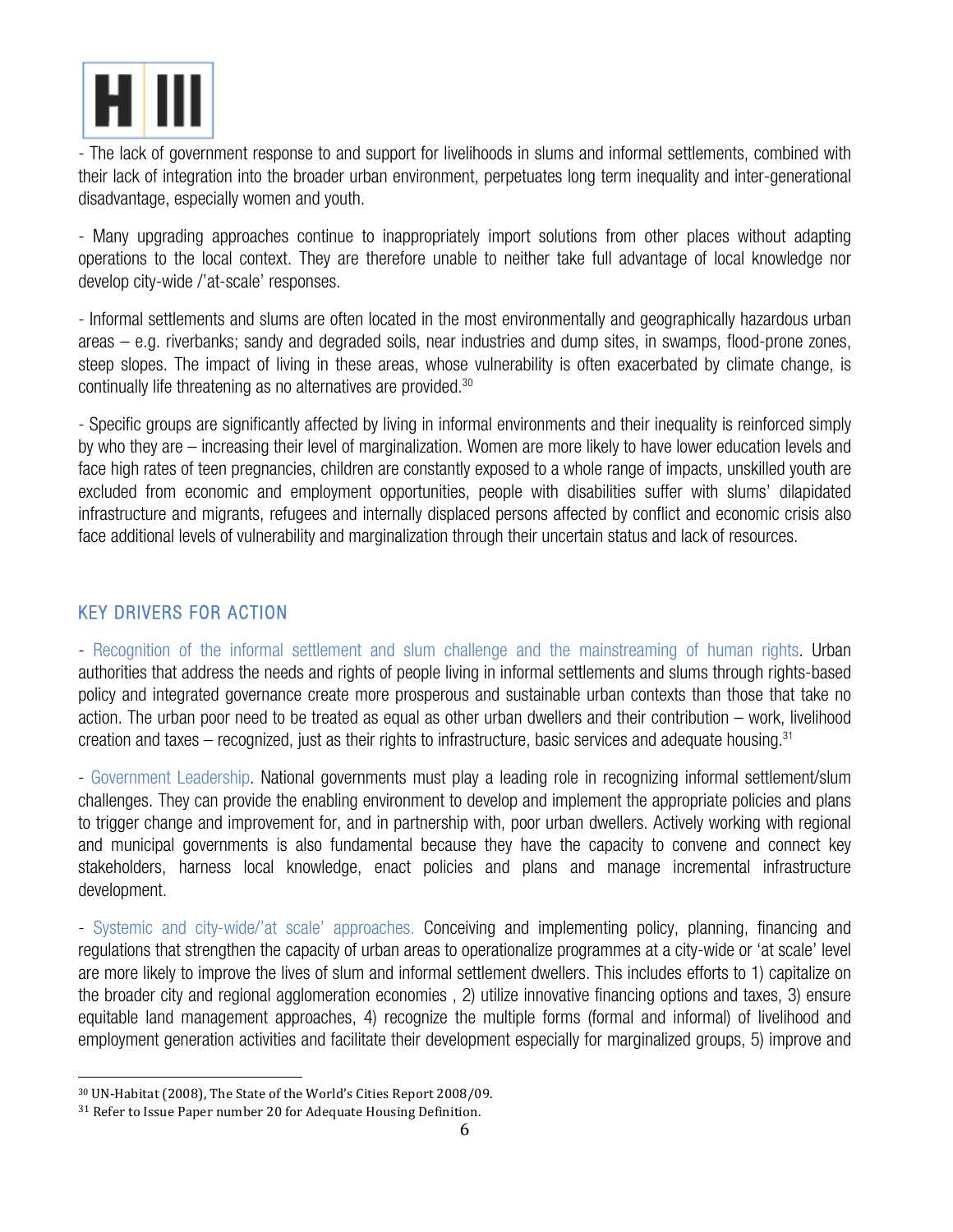

reintegrate informal settlements with trunk infrastructure and basic services via integrative planning and design, 6) clarify the administrative responsibility of peri-urban areas, and 7) address the impact of conflict and undertaking risk-sensitive land use planning to avoid exposing the urban poor to environmental hazards. All tiers of government are critical to systematic and 'at scale' slum upgrading programmes.

- Integration of people and systems. Integrated approaches must be part of all systems, institutions and programmes. In relation to slum and informal settlement upgrading, all levels of government concerned must develop and coordinate broader integrated policy and planning frameworks that are 1) underpinned by urban planning, legislation and finance arrangements 2) supported by inter-connected institutional arrangements and 3) ensure the inclusion of marginalized groups and slum dwellers alongside other key urban stakeholders. A participatory approach for both process and a sustainable outcome must be at the heart of an integrated methodology, ensuring 1) a more complete understanding of the inhabitants and the existing community dynamics (including economic and social support networks) and 2) implementing practical changes that ultimately result in the regularization of informal settlement regularization and slums upgraded and linked into the broader urban environment.

- Housing at the centre. Strategic and integrated approaches to urban development must put housing at the centre of policy and urban contexts. Affordable housing mechanisms that fulfil the right to adequate housing for all income levels — including in situ upgrading and avoidance of unjustified forced evictions as per international guidelines,<sup>32</sup> incremental auto-construction, security of tenure combined with livelihood and employment generation – play a major role in triggering people and cities' prosperity.

- Appropriate long term financial investment and inclusive financing options. Appropriate and sustained levels of domestic investment in affordable housing and slum upgrading programmes are critical. This includes encouraging major financing institutions to provide pro-poor housing plans for vulnerable groups and financing support for all tiers of government. Investment in microfinance housing programmes for incremental auto-construction, provision of credit enhancement support and increasing incentives for private investment in pro-poor housing and infrastructure are also vital.

- Developing participatory, robust, standardized and computerized data collection processes. Localized qualitative and quantitative data collection and analysis systems to better and understand local urban contexts in a more timely and accessible manner should be adopted. In particular, slum dwellers should be engaged and lead innovative solutions to gather local data to address the challenges of slums. Data collected at community level must be standardized so it can be linked to broader city, regional, national and global comparative indicators, and must aim at identifying the social, cultural and economic dynamics of informal settlement communities, including tenure relations, means of livelihood and social support networks. Data collection must also be embedded in monitoring and evaluation processes, to show the long term inclusive outcome of slum upgrading projects.

- Creating peer learning platforms. Platforms that draw on the knowledge of stakeholders involved in the improvement of slums, especially slum dwellers themselves, must be prioritized in order to facilitate information and experience exchange as well as peer learning opportunities. These platforms may include a range of communication strategies and multi-media mechanisms.

 $32$  United Nations Special Rapporteur on adequate housing, Guidelines on Eviction and Resettlement (E/CN.4/2004/48).